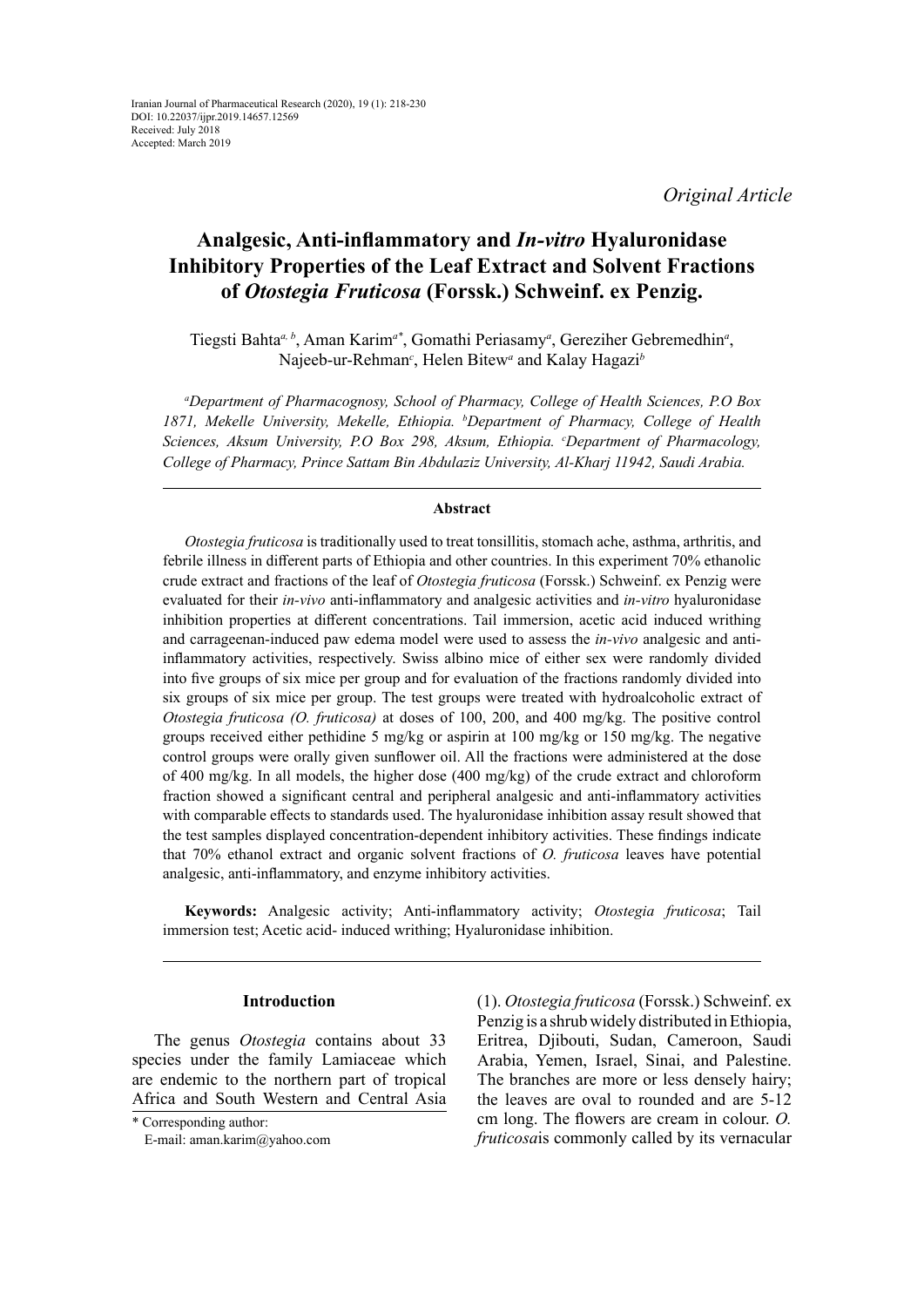name "sasa or geram tungut" in Ethiopia (2, 3) and has been used in the treatment of tonsillitis, stomach ache, asthma, arthritis, febrile illness, sun-stroke, and gynaecological problems.

The International Association for the Study of Pain (IASP) defined pain as "an unpleasant sensory and emotional experience associated with actual or potential tissue damage or described in terms of such damage" (4). Pain is a vast worldwide public health problem and estimates suggest that 20% of adults suffer from pain globally and 10% are newly diagnosed with chronic pain each year (5). Inflammation is a body defense reaction in order to eliminate or limit the spread of injurious agents as well as to remove the consequent necrosed cells and tissue (6). It is associated with alteration of signalling pathways which results in the increased levels of inflammatory markers, lipid peroxides, and free radicals (7). The results of each inflammatory reaction may be beneficial (defend the body against agents deranging its homeostasis) or harmful (damage to surrounding tissues) (6).

NSAIDs are used globally for the treatment of inflammation, pain, and fever (8). These drugs have serious limitations because of their side effects such as gastric irritation and gastric ulcer, alterations in renal function, effects on blood pressure, hepatic injury and platelet inhibition which may result in increased bleeding and dependency (9). The risk of mortality as a result of chronic use of NSAIDs is 1 in 10,000 for young adults aged 16-45 and it increases tenfold for those over 75 years old. In addition, to the side effects, synthetic drugs are very costly to develop (10).

Natural products and plant based drugs in traditional medicine are being paid much courtesy due to their least side effects, cheapness, and the fact that majority of the world population in developing countries still rely on them (11). Unlike the conventional drugs which are single active component that target one specific pathway, herbal medicines work in a way that hinges on an orchestral approach. The research and analysis of the plants used in

relieving pain and inflammatory conditions in traditional ethnomedicine are one of the productive and logical approaches in the search for new drugs (12, 13). In this study; the *in-vivo* anti-inflammatory, central and peripheral analgesic activities and *in-vitro* hyaluronidase inhibition properties of the leaves extract of *O. fruticosa* have been evaluated.

### **Experimental**

### *Chemicals and drugs*

The following chemicals, solvents, reagents, and drugs were used: Normal saline (Freseniu kabi, India), petroleum ether (Blulux Laboratories Ltd., India), HCl (Fisher Chemicals, UK), potassium ferrocyanide (Blulux Laboratories Ltd., India), lead acetate (Blulux Laboratories Ltd., India), chloroform (Carlo ERBA Reagents SAS, France), ferric chloride (Blulux Laboratories Ltd., India), absolute methanol and ethanol (Carlo ERBA Reagents SAS, France), ethyl acetate (Carlo ERBA Reagents SAS, France), acetic anhydride (Blulux Laboratories Ltd, India), n-butanol (Carlo ERBA reagents SAS, France), hexane (Laboratory Fine Chemicals Pvt. Ltd. India), acetylsalicylic acid and pethidine (Julphar Pharmaceuticals Ethiopia), carrageenan (Sigma-Aldrich Steinheim, Germany), glacial acetic acid (Loba Chemicals, India), and sunflower oil.

### *Plant material*

The leaves of *O. fruticosa* were collected in January 2017 from Wukro Kilteawlaelo 45 Km east of Mekelle, Northern Ethiopia. The collected plant specimen was identified and authenticated by a botanist Mr. Shamble Alemu and a voucher specimen of the plant (001) was deposited at the National Herbarium of College of Natural and Computational Sciences, Addis Ababa University.

### *Experimental animals*

Swiss albino mice of either sex weighing 25-35 g and age 6-8 weeks were obtained from the animal house of the School of Pharmacy, Mekelle University. The mice were kept at room temperature with a 12 h light/dark cycle, food and water *ad libitum*.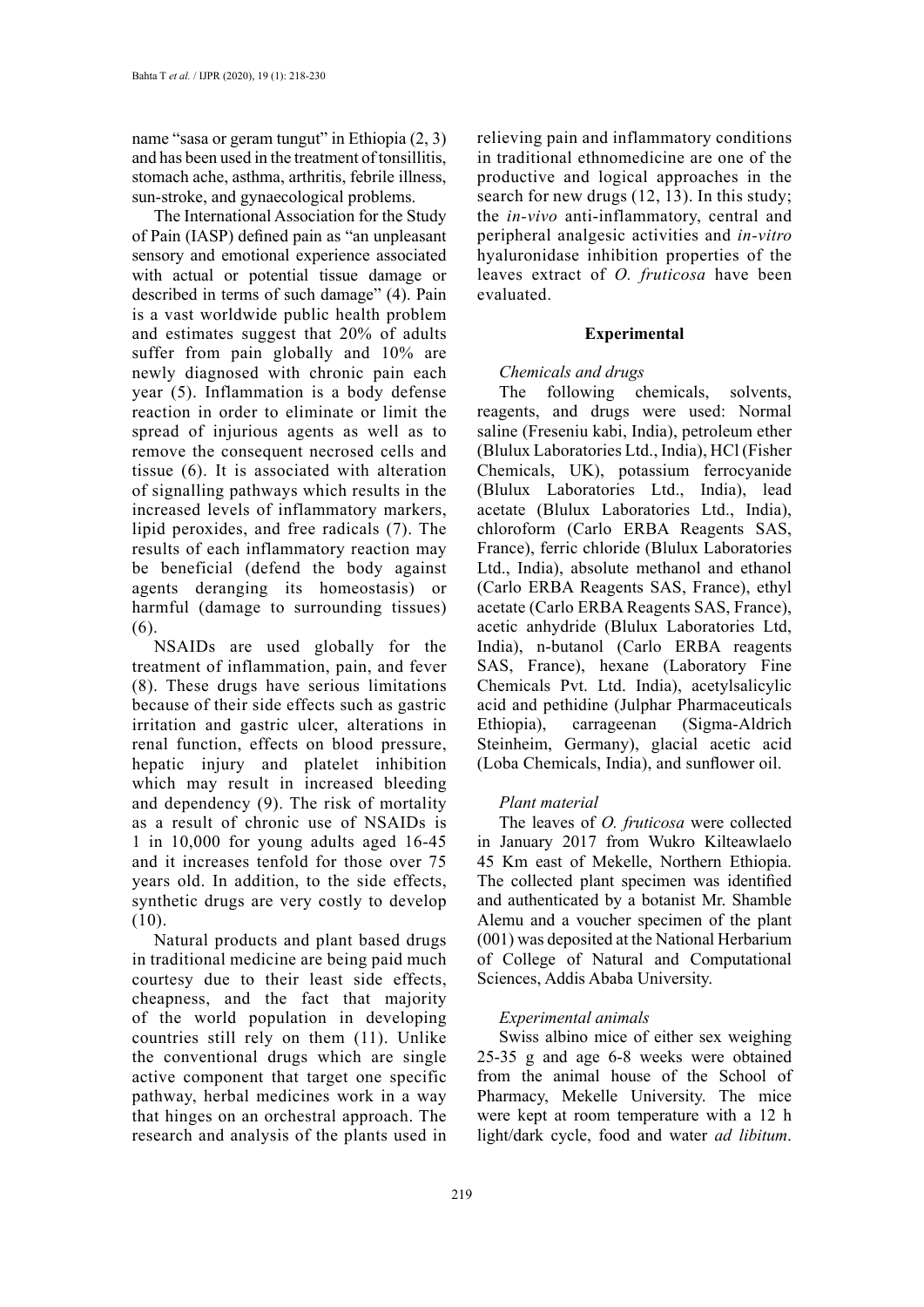They were acclimatized for a week before commencement of the experiment. All the experiments were conducted in accordance with the internationally accepted laboratory animal use and care guideline for (14).

### *Preparation of crude extract*

The leaves were air-dried under shade and then ground into coarse powder using mortar and pestle. The coarse powder was packed in plastic bags and stored in dry and well-ventilated room. The powdered plant material (800 g) was soaked in 6.4 L of 70% ethanol; and placed on an orbital shaker at 130 rotations per minute (rpm). The extract was filtered after 72 h, using muslin fabric followed by Whatman filter paper No 1. The residue was re-macerated twice to exhaustively extract the plant material. The filtrates were combined and dried using a drying oven at 40 °C. Finally, the dried extract was collected in a well-closed glass bottle covered with aluminium foil and stored in a refrigerator at -4 °C until next use.

### *Acute oral toxicity test*

Acute oral toxicity study was conducted as per the internationally accepted protocol drawn under the Organization for Economic Co-operation and Development guidelines 425 (15). Nulliparous female Swiss albino mice were used. Before oral administration of a single dose of the test samples, the mice were deprived from food for 3 h. Initially a single female mouse was given 2000 mg/kg of the extract orally. After 24 h following the results from the alive first mouse, other four female mice were administered a single dose of 2000 mg/kg. The mice were observed continuously for the first 30 min, after administration of the test sample; intermittently for 4 h over a period of 24 h and for 14 days. The weight of all animals before and after fasting, at  $6<sup>th</sup>$ and 14th day was recorded. Gross behavioral changes such as loss of appetite, hair erection, lacrimation, tremors, convulsions, salivation, diarrhea, mortality, and other signs of toxicity manifestation were observed (15).

### *Fractionation of crude extract*

The crude extract was further fractionated using the modified Kupchan method (16).

The dried hydroalcoholic leaf extract of *O. fruticosa* (65 g) was dissolved in 90% methanol and successively partitioned using different solvents of increasing polarity (hexane, chloroform, ethyl acetate and n-butanol) in a separatory funnel. The different solvent fractions were concentrated and dried in an oven at a temperature not exceeding 40 °C. The dried fractions were then transferred into separate vials and stored in a fridge for further use.

## *In-vivo analgesic and anti-inflammatory activities*

#### *Grouping of animals and dosing*

For testing the analgesic and antiinflammatory activity of the crude extract, group I served as a negative control and was administered the vehicle sunflower oil (17). Groups II, III and IV were given 100, 200, and 400 mg/kg of the extract respectively and group V was administered standard drug *i.e.* 100 mg/kg acetylsalicylic acid for carrageenaninduced paw edema (18) and 150 mg/kg for acetic acid-induced writhing (19) and 5 mg/ kg of pethidine (20) for tail immersion test. Similarly; for testing the analgesic and antiinflammatory activity of the fractions groups II, III, IV, and V were given 400 mg/kg of chloroform, ethyl acetate, butanol, and hydro methanol fraction.

### *Tail immersion method*

In this study, analgesia was assessed by tail flick latency difference (TFLD) *i.e.* latency of mice to remove its tail clearly out of water at 51 °C. Mice were held in hand with only tail extending out. Then one third (2-3 cm) of the tail was submerged in a thermostatically controlled water bath maintained at 51 °C. The time in second taken to withdraw the tail totally out of the water was noted as the reaction time or tail-flick latency (21). The maximum cutoff time for immersion was 15 s in order to avoid injury of the tail tissues (22). The animals were subjected to the same test procedure at 0 (before) and 30, 60, 90, 120,150, and 180 min after treatment as described in the grouping and dosing section. The criterion for analgesia was post-drug latency which was greater than two times the pre-drug average latency. TFLD or mean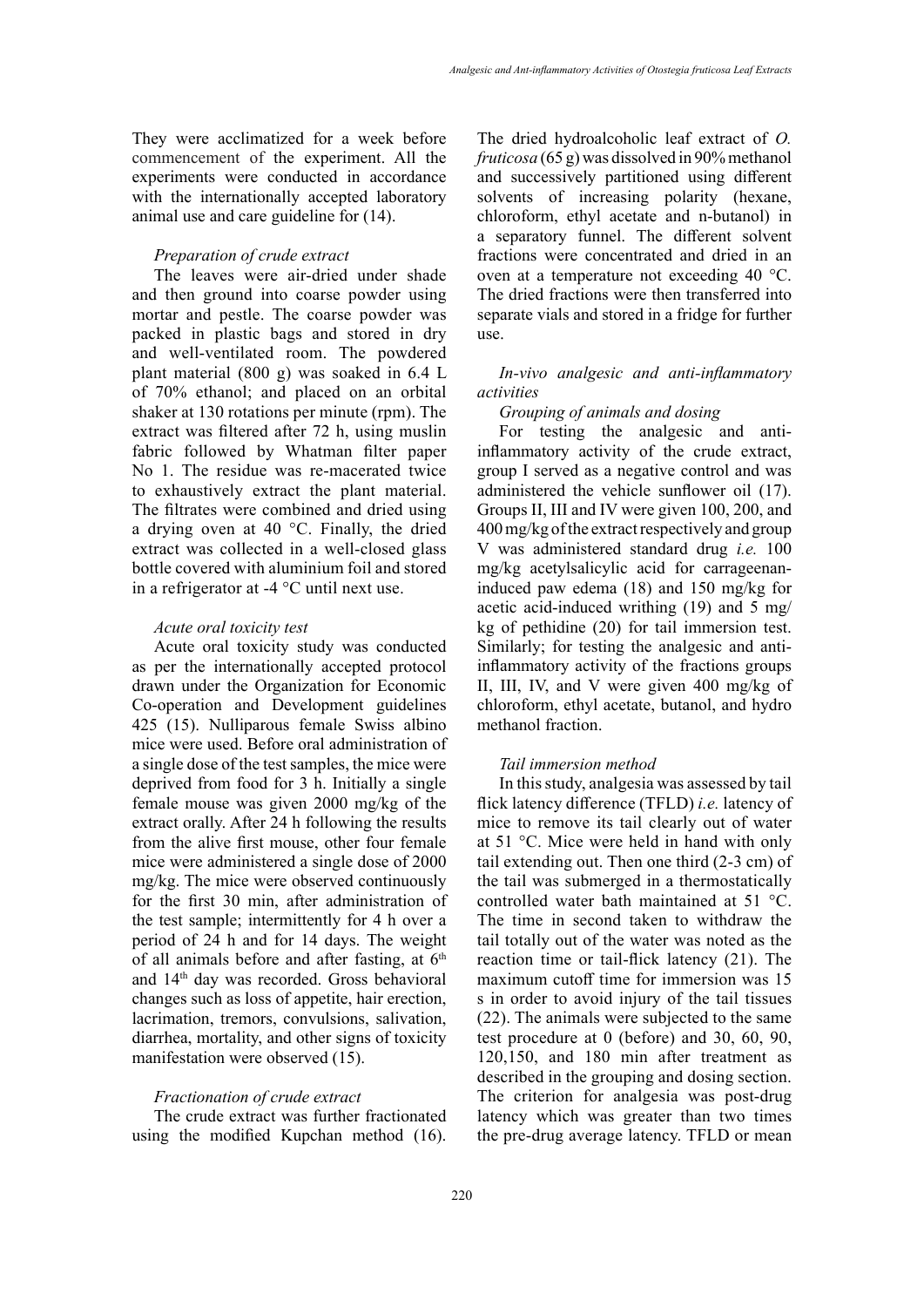increase in latency after drug administration was used to indicate the analgesia produced by test and standard drugs. Analgesia TFLD was calculated as follows (21).

Analgesia TFLD =

Post-drug tail flick latency – Pre-drug tail flick latency

# *Acetic acid-induced writhing test*

Writhing syndrome was elicited by intraperitoneal injection of 0.6% aqueous acetic acid (10 mL/kg). Number of writhing movements consisting of contraction of the abdominal muscles, drawing up of hind limbs toward the abdominal walls, stretching of hind limbs and periodic arching of the body displayed were counted for 20 min after a latency period of 5 min. The extracts and reference standard 150 mg/kg of acetylsalicylic acid (19) was administered in their respective doses 30 min prior to the test and percentage inhibition of writhing was calculated as follows (23).

Inhibition  $(% )$  =

Mean number of writings (control) - Mean number of writings (test) 
$$
\times
$$
 100 Mean number of writings (control)

### *Carrageenan-induced paw edema test*

Following one hour after administration of vehicle, extracts and standard acute inflammation was produced by subplantar injection of carrageenan (0.05 mL of 1% w/v suspension), in the right hind paw of the mice. Inflammation was quantitated in terms of volume *i.e.* displacement of water by edema using a digital plethysmometer 0 h before and 1, 2, 3, and 4 h after carrageenan injection (24). Acetylsalicylic acid 100 mg/kg was used as a standard drug (18). The percentage inhibition of inflammation was calculated for each group with respect to its vehicle-treated control group using the following relationship (24).

Inhibition (%) =  $(\underline{V}_t - \underline{V}_0)$  control -  $(\underline{V}_t - \underline{V}_0)$  treated  $\times 100$ (Vt - Vo) control

Where;  $V_0$  = right hind paw thickness volume (in mL) before carrageenan injection

 $V_t$ =right hind paw thickness volume (in mL)

after carrageenan injection.

# *In-vitro anti-inflammatory activity Hyaluronidase inhibition assay*

Prepared extracts were sent to BioGenics Research and Training Center in Biotechnology (India) for anti-inflammatory testing by the method of hyaluronidase inhibition assay. The assay medium consisting of 5U hyaluronidase (from Sigma–Aldrich, Bangalore) in 100 μL of 20 mM sodium phosphate buffer (pH 7.0) with 77 mM sodium chloride, 0.01% BSA was pre-incubated with different concentrations (10, 50, and 100 μg/ mL) of the test extracts and standard drug (Indomethacin) for 15 min at 37 °C. The assay was commenced by adding 100 μL hyaluronic acid (from Sigma-Aldrich, Bangalore; 0.03% in 300 mM sodium phosphate, pH 5.35) to the incubation mixture and incubated for a further 45 min at 37 °C. The undigested hyaluronic acid was precipitated with 1 mL acid albumin solution made up of 0.1% bovine serum albumin in 24 mM sodium acetate and 79 mM acetic acid, (pH 3.75). After standing at room temperature for 10 min, the absorbance of the reaction mixture was measured at 600 nm. The absorbance in the absence of enzyme was used as the reference value for maximum inhibition. The inhibitory activity of each test sample was calculated as the percentage ratio of the absorbance in the presence of test compound *vs.* absorbance in the absence of enzyme. The enzyme activity was checked by control experiment run simultaneously, in which the enzyme was pre-incubated with 5 μL DMSO instead, and followed by the assay procedures described above. The samples were tested in a range of 10 μg-100 μg in the reaction mixture. Indomethacin (Indo) was used as reference standard.

### **Results**

Powder of dried leaves of *O. fruticosa*  (800 g) was macerated and a total of 140 g of a gummy hydroethanolic extract having black color was obtained. The percentage yield of the plant was 17.5%. The percentage yield of the fractions and their physical characteristics is shown below (Table 1).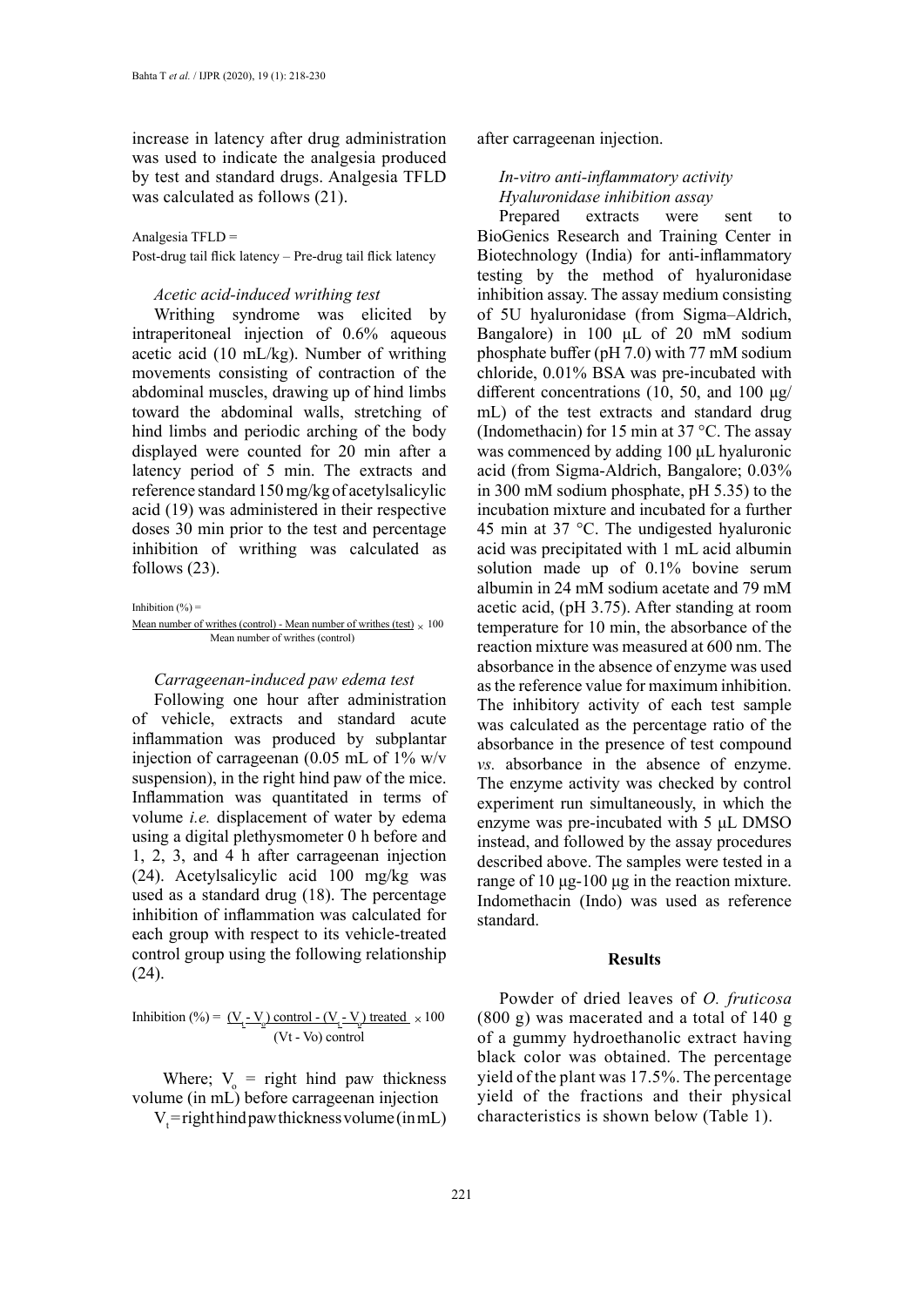| <b>Fractions</b> | <b>Nature of Extract</b> | Color        | Actual Yield (g) | <b>Percentage Yield</b><br>$(w/w\%)$ |
|------------------|--------------------------|--------------|------------------|--------------------------------------|
| Hexane           | Gummy                    | Black        | 1.0              | 1.5                                  |
| Chloroform       | Gummy                    | Black        | 36.7             | 56.5                                 |
| Ethyl Acetate    | Gummy                    | <b>Brown</b> | 5.9              | 9.0                                  |
| <b>Buthanol</b>  | Gummy                    | <b>Brown</b> | 4.2              | 6.4                                  |
| Hydromethanol    | Powder                   | Brown        | 14.3             | 22.0                                 |

**Table 1.** Yield and physical properties of solvent fractions of the leaves of *O. fruticosa.* **Table 1.** Yield and physical properties of solvent fractions of the leaves of *O. fruticosa.*

### *Acute oral toxicity test*

Acute oral toxicity test showed that hydroalcoholic extract of the leaves of *O. fruticosa* has no any signs of toxicities such as loss of appetite, hair erection, lacrimation, tremors, convulsions, salivation, diarrhea, mortality or other signs of overt toxicity during the entire experimental period in mice after oral administration of the extract at a dose level of 2000 mg/kg.

# *Analgesic activity*

# *Tail immersion test*

In this test, a significant reduction of painful sensation after thermal stimulus to the tail was observed following oral administration of the extract and pethidine intraperitonial (i.p.) compared to negative control (Table 2). Prolongation of reaction time produced by 100 mg/kg of the extract was significantly lower compared to pethidine at all-time points. However, with 200 mg/kg and 400 mg/kg significant difference was noted at 30, 60, 90, 120, as well as 180, 30, and 60 min, respectively, compared to the standard drug. The lowest dose (100 mg/ kg) of the extract showed slight analgesic activity following the middle dose (200 mg/ kg) which showed the peak analgesia of 7.27  $\pm$  0.48 and 9.50  $\pm$  0.98 s, respectively. The highest dose (400 mg/kg) showed higher analgesic activity with peak analgesia of  $12.35 \pm 0.41$  s. Comparing different doses of the extract revealed that there was a dosedependent activity. Furthermore, protection against thermal stimuli with 400 mg/kg was

significant compared to the other doses of the extract.

# *Effects of organic solvent fractions of Otostegia fruticosa on tail immersion test*

The effect of the different fractions of the plant on tail flick latency is shown in Table 3. A considerable analgesic activity was shown with all fractions in comparison with the negative control at all-time points. Prolongation of reaction time produced by hydromethanol and ethyl acetate fractions of the extract were significantly lower compared to pethidine at all-time points. However, with chloroform and butanol fractions significant difference was noted at 30 and 60 min when compared to the standard drug. In this test chloroform and butanol fractions showed better analgesic activity than hydromethanol and ethyl acetate fractions. The chloroform and butanol fractions showed higher analgesic activity which was maximum at 120 min when they showed analgesia of 12.00  $\pm$  0.73 and 11.67  $\pm$  0.56 s, respectively. The hydromethanol and ethyl acetate fractions showed slight analgesic activity which showed a peak at 90 min when they showed analgesia of  $6.17 \pm 0.21$  and  $7.22 \pm 0.35$  s, respectively. Time taken to reach the highest activity for the standard was at 30 min with analgesia of  $12.83 \pm 0.48$  s.

# *Writhing test*

As shown in Table 4, mice treated with the standard and 70% ethanol extract of *O. fruticosa*at all doses showed a significant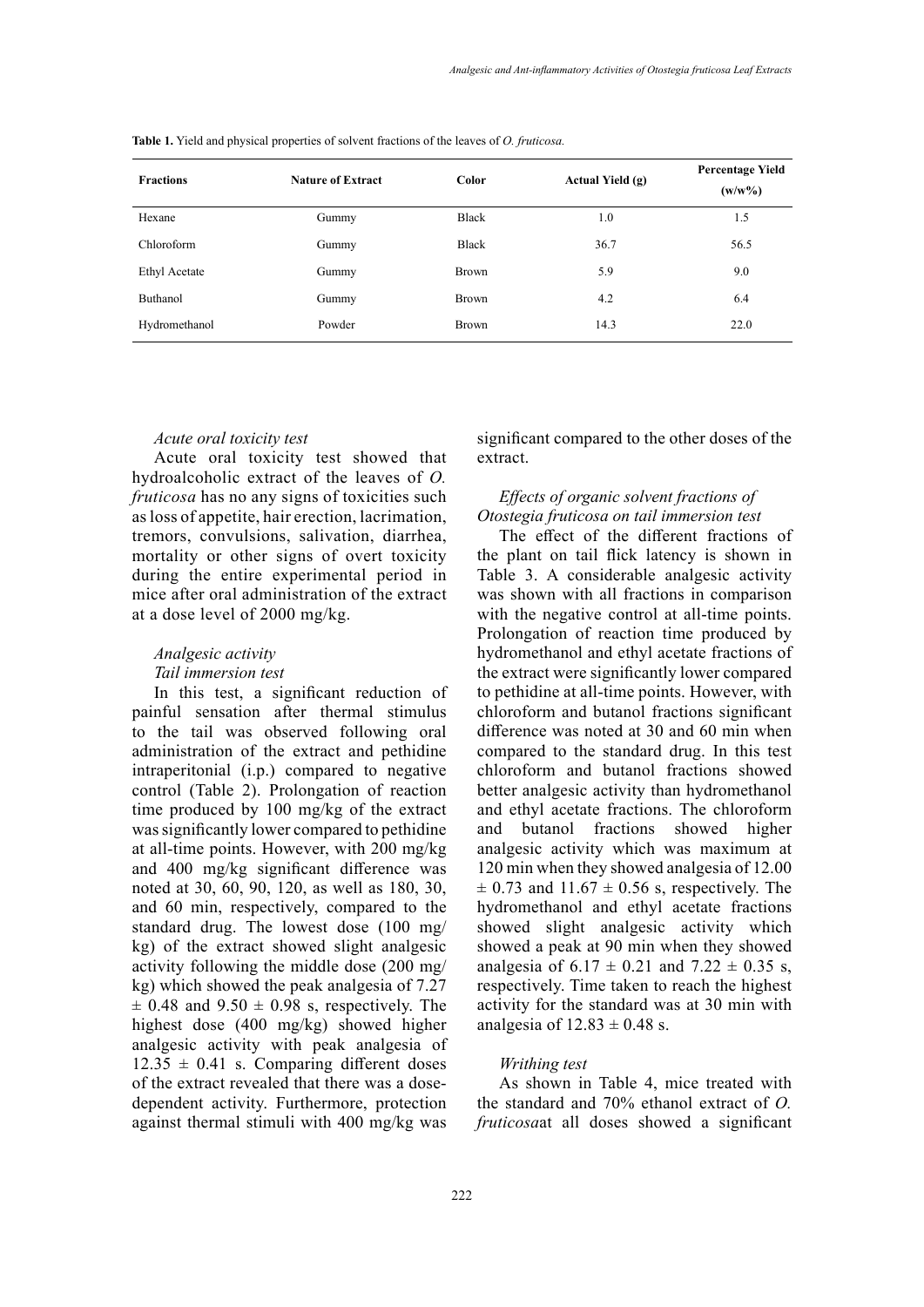|                        | Latency $(s) \pm SEM$ |                                 |                                       |                                 |                                       |                                 |                                       |  |  |  |
|------------------------|-----------------------|---------------------------------|---------------------------------------|---------------------------------|---------------------------------------|---------------------------------|---------------------------------------|--|--|--|
| <b>Groups</b>          | $\bf{0}$              | 30                              | 60                                    | 90                              | 120                                   | 150                             | 180                                   |  |  |  |
| Sunflower oil          | $2.91 \pm 0.23$       | $2.47 \pm 0.17$                 | $2.72 \pm 0.26$                       | $2.55 \pm 0.14$                 | $2.67 \pm 0.21$                       | $2.60 \pm 0.21$                 | $2.33 \pm 0.14$                       |  |  |  |
| OF $100 \text{ mg/kg}$ | $3.23 \pm 0.06$       | $4.27 \pm$<br>$0.43^{a2b3c1d3}$ | $4.85 \pm$<br>$0.36a^{2b3c1d3}$       | $5.22 \pm$<br>$0.47^{a2b3c1d3}$ | $6.65 \pm$<br>$0.78^{a3b3d3}$         | $7.27 \pm$<br>$0.48^{a3b2c1d3}$ | $6.78 \pm 0.49$ <sup>a3</sup><br>b2d3 |  |  |  |
| OF $200 \text{ mg/kg}$ | $2.70 \pm 0.17$       | $5.92 \pm$<br>$0.53^{a3b3d3}$   | $6.38 \pm 0.53$ <sup>a3</sup><br>b3d3 | $7.12 \pm 0.71$<br>a3 b3d3      | $7.80 \pm 0.67$ <sup>a3</sup><br>b3d3 | $9.50 \pm$<br>$0.98^{a3d2}$     | $8.00 \pm$<br>$0.95^{a3b1d2}$         |  |  |  |
| OF $400 \text{ mg/kg}$ | $2.82 \pm 0.22$       | $10.58 \pm$<br>$0.20^{a3 b3}$   | $10.97 \pm$<br>$0.23a^{3b}$           | $11.23 \pm$<br>$0.21^{a3}$      | $11.50 \pm$<br>$0.33a^{3}$            | $12.35 \pm$<br>$0.41^{a3}$      | $11.15 \pm$<br>$0.29^{a3}$            |  |  |  |
| Pethidine 5 mg/kg      | $3.40 \pm 0.34$       | $14.17 \pm$<br>$0.09^{a3}$      | $13.27 \pm$<br>$0.11^{a3}$            | $12.43 \pm$<br>$0.16^{a3}$      | $11.92 \pm$<br>$0.03^{a3}$            | $10.80 \pm$<br>$0.21^{a3}$      | $10.25 \pm$<br>$0.21^{a3}$            |  |  |  |

**Table 2.** Effect of 70% ethanol leaf extract of *O. fruticosa* on tail immersion model in mice. **Table 2.** Effect of 70% ethanol leaf extract of *O. fruticosa* on tail immersion model in mice.

Data represent mean  $\pm$  SEM (n = 6);  ${}^{1}p$  < 0.05,  ${}^{2}p$  < 0.01,  ${}^{3}p$  < 0.001;  ${}^{3}$ relative to control;  ${}^{b}$ relative to standard;  ${}^{c}$ relative to 200 mg/kg;  ${}^{d}$ <br> ${}^{d}$ relative to 400 mg/kg. OE: 70% ethano relative to 400 mg/kg. OF: 70% ethanol extract of *Otostegia fruticosa.*

protection  $(p < 0.001)$  against acetic acidinduced writhing compared to negative control group. Though acetylsalicylic acid produced greater protection, no detectable changes were observed when compared to all doses of the extract. The percentage inhibition observed at a dose of 400 mg/ kg (90.9%) and that of acetylsalicylic acid (91.4%) was comparable.

# *Effects of organic solvent fractions of Otostegia fruticosa on writhing test*

In this test, the chloroform and butanol fractions showed a better significance reduction in the number of writhes in mice when compared to the negative control, hydromethanol, and ethyl acetate fractions (Table 5). A significant difference (*p <*  0.001) was observed with the standard and hydromethanol and ethyl acetate fractions. The hydromethanol fraction showed the lowest (10.2%) inhibition of writhing followed by the ethyl acetate fraction which was 18.2%. The percentage inhibition for the chloroform fraction (85.8%) and the butanol (80.9%) fractions were comparable with the standard  $(87.6\%)$ .

# *In-vivo anti-inflammatory activity Carrageenan-induced paw model*

In this model, the higher dose  $(400 \text{ mg/kg})$ of the extract and the standard drug showed a statistically significant inhibitory effect at  $3<sup>rd</sup>$  and 4<sup>th</sup> h on mean increase in paw volume than negative control group (Table 6), while the middle dose (200 mg/kg) of the extract showed a statistically significant inhibitory effect at 4th h. The inhibitory activity produced by 100 mg/kg of the extract was significantly lower compared to the standard at  $4<sup>th</sup>$  h. Minimum and maximum volume reduction was attained at the  $1<sup>st</sup>$  and  $4<sup>th</sup>$  h of the study period, respectively. At the peak of activity  $(4<sup>th</sup> h)$  the percentage inhibition for (100, 200, 400 mg/kg) was 24.2%, 50.4%, and 75.7%, respectively. The inhibition of the standard at the peak of activity  $(4<sup>th</sup> h)$  was 80.6% which was comparable with the higher dose (400 mg/ kg) of the extract.

*Effects of organic solvent fractions of Otostegia fruticosa on carrageenan-induced paw model*

In carrageenan-induced paw edema model, the chloroform fraction showed significant inhibitory activity ( $p < 0.05$  at  $3<sup>rd</sup>$  and 4<sup>th</sup> h) and the standard ( $p < 0.01$  at  $3<sup>rd</sup>$ and  $p < 0.001$  at 4<sup>th</sup> h) when compared to the negative control. Maximum and minimum protections from an increase in paw volume were observed at the fourth h and first h respectively, for all fractions and the standard aspirin. At the peak of activity  $(4<sup>th</sup> h)$  the percentage inhibition for hydromethanol, ethyl acetate, chloroform, and butanol fractions was 16.0%, 23.8%, 67.9%, and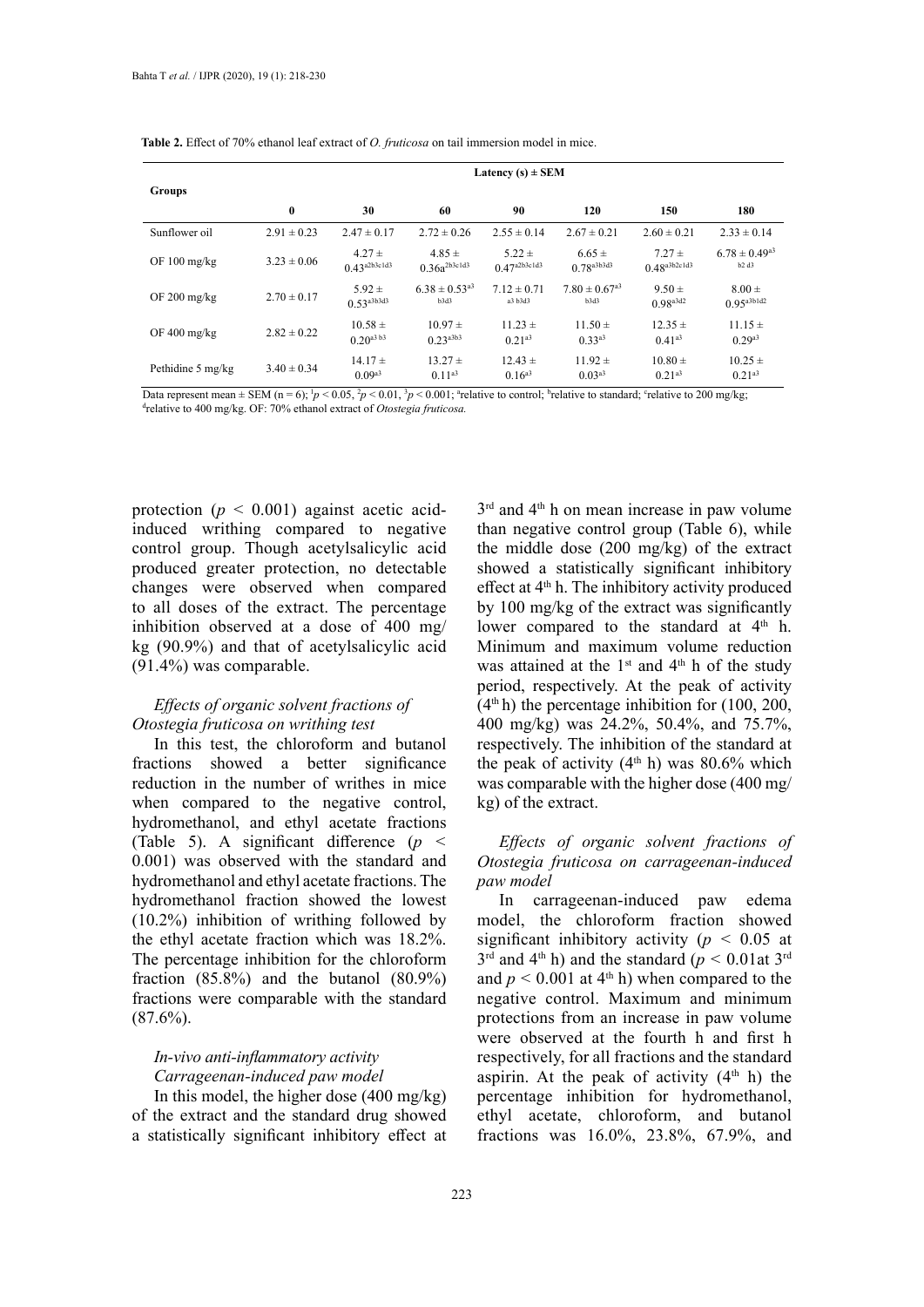| <b>Groups</b>        |                 |                                 |                                 | Latency $(s) \pm$ SEM           |                                 |                                 |                                 |
|----------------------|-----------------|---------------------------------|---------------------------------|---------------------------------|---------------------------------|---------------------------------|---------------------------------|
|                      | $\bf{0}$        | 30                              | 60                              | 90                              | 120                             | 150                             | 180                             |
| Sunflower oil        | $3.83 \pm 0.16$ | $2.63 \pm 0.19$                 | $2.41 \pm 0.18$                 | $2.00 \pm 0.11$                 | $2.70 \pm 0.19$                 | $2.83 \pm 0.21$                 | $2.07 \pm 0.17$                 |
| $HF400$ mg/kg        | $3.58 \pm 0.26$ | $4.33 \pm$<br>$0.28^{b3c3d3}$   | $4.68 \pm$<br>$0.34^{a2b3c3d3}$ | $6.17 \pm$<br>$0.21^{a3b3c3d3}$ | $5.53 \pm$<br>$0.27^{a2b3c3d3}$ | $5.53 \pm$<br>$0.31^{a2b3c3d3}$ | $5.20 \pm$<br>$0.43^{a2b3c3d3}$ |
| $EF400$ mg/kg        | $8.78 \pm 5.45$ | $4.51 \pm$<br>$0.44^{a1b3c3d3}$ | $5.50 \pm$<br>$0.49^{a3b3c3d3}$ | $7.22 \pm$<br>$0.35^{a3b3c2d2}$ | $6.67 \pm 0.45$<br>a3b2c3d3     | $6.43 \pm$<br>$0.46^{a3b3c3d3}$ | $6.20 \pm$<br>$0.41^{a3b3c2d3}$ |
| $CF400$ mg/kg        | $3.83 \pm 0.17$ | $8.00 \pm 0.45^{\text{a3b3}}$   | $9.22 \pm$<br>$0.47^{a3b2}$     | $9.82 \pm 0.49$ <sup>a3</sup>   | $12.00 \pm 0.73$ as             | $10.08 \pm$<br>$0.49^{a3}$      | $9.17 \pm 0.60$ <sup>a3</sup>   |
| $BF400$ mg/kg        | $3.80 \pm 0.19$ | $7.93 \pm 0.48$ <sup>a3b3</sup> | $9.13 \pm$<br>$0.44^{a3b2}$     | $9.83 \pm 0.40^{\text{a}3}$     | $11.67 \pm 0.56$ <sup>a3</sup>  | $10.33 \pm$<br>$0.42^{a3}$      | $9.58 \pm 0.37$ <sup>a3</sup>   |
| Pethidine 5<br>mg/kg | $4.20 \pm 0.35$ | $12.83 \pm 0.48$ <sup>a3</sup>  | $11.45 \pm$<br>$0.49^{a3}$      | $10.92 \pm$<br>0.73a3           | $10.20 \pm 0.68$ <sup>a3</sup>  | $9.90 \pm 0.64$ <sup>a3</sup>   | $9.63 \pm 0.65$ <sup>a3</sup>   |

Table 3. Effect of the organic solvent fractions of 70% ethanol leaf extract of *O. fruticosa* on tail immersion model in mice.

Data represent mean  $\pm$  SEM (n = 6);  ${}^{1}p$  < 0.05,  ${}^{2}p$  < 0.01,  ${}^{3}p$  < 0.001; <sup>a</sup>relative to control; <sup>b</sup>relative to standard; <sup>c</sup>relative to BF 400 mg/kg;<br><sup>d</sup>relative to HE 400 mg/kg; CE; Chloroform fraction; EE relative to HF 400 mg/kg; CF: Chloroform fraction; EF: Ethyl acetate fraction; BF: Buthanol fraction; HF: Hydromethanol fraction; ASA: acetylsalicylic acid.

| <b>Table 4.</b> Effect of 70% ethanol leaf extract of <i>O. fruticosa</i> on writhing test in mice. |  |
|-----------------------------------------------------------------------------------------------------|--|
|-----------------------------------------------------------------------------------------------------|--|

| Groups         | No of writhing $\pm$ SEM      | Inhibition $(\% )$ |
|----------------|-------------------------------|--------------------|
| Sunflower oil  | $34.83 \pm 2.82$              |                    |
| $OF100$ mg/kg  | $8.00 \pm 1.18$ <sup>a3</sup> | 77.0               |
| $OF200$ mg/kg  | $6.67 \pm 0.71$ <sup>a3</sup> | 80.9               |
| $OF400$ mg/kg  | $3.17 \pm 0.48$ <sup>a3</sup> | 90.9               |
| $ASA150$ mg/kg | $3.00 \pm 0.52$ <sup>a3</sup> | 91.4               |

The Data represent mean  $\pm$  SEM (n = 6);  ${}^{1}p$  < 0.05,  ${}^{2}p$  < 0.01,  ${}^{3}p$  < 0.001;  ${}^{4}$ relative to control; ASA: acetylsalicylic acid, OF: 70% ethanol extract of *Otostegia fruticosa.*

| Groups         | No of writhing $\pm$ SEM      | Inhibition $(\% )$       |
|----------------|-------------------------------|--------------------------|
| Sunflower oil  | $37.50 \pm 3.67$              | $\overline{\phantom{a}}$ |
| $HF400$ mg/kg  | $33.67 \pm 4.11^{b3c3d3}$     | 10.2                     |
| $EF400$ mg/kg  | $30.67 \pm 6.59^{b3c3d2}$     | 18.2                     |
| $CF400$ mg/kg  | $5.33 \pm 0.56$ <sup>a3</sup> | 85.8                     |
| $BF400$ mg/kg  | $7.17 \pm 0.70^{a3}$          | 80.9                     |
| $ASA150$ mg/kg | $4.67 \pm 0.99$ <sup>a3</sup> | 87.6                     |

The Data represent mean  $\pm$  SEM (n = 6);  ${}^{1}p$  < 0.05,  ${}^{2}p$  < 0.01,  ${}^{3}p$  < 0.001;  ${}^{3}$ relative to control;  ${}^{3}$ relative to standard;<br>
<sup>c</sup>relative to 400 mg/kg BE; strelative to 400 mg/kg HE; CE; Chloroform fr relative to 400 mg/kg BF; <sup>d</sup>relative to 400 mg/kg HF; CF: Chloroform fraction; EF: Ethyl acetate fraction; BF: Butanol fraction; HF: Hydromethanol fraction; ASA: acetyl salicylic acid.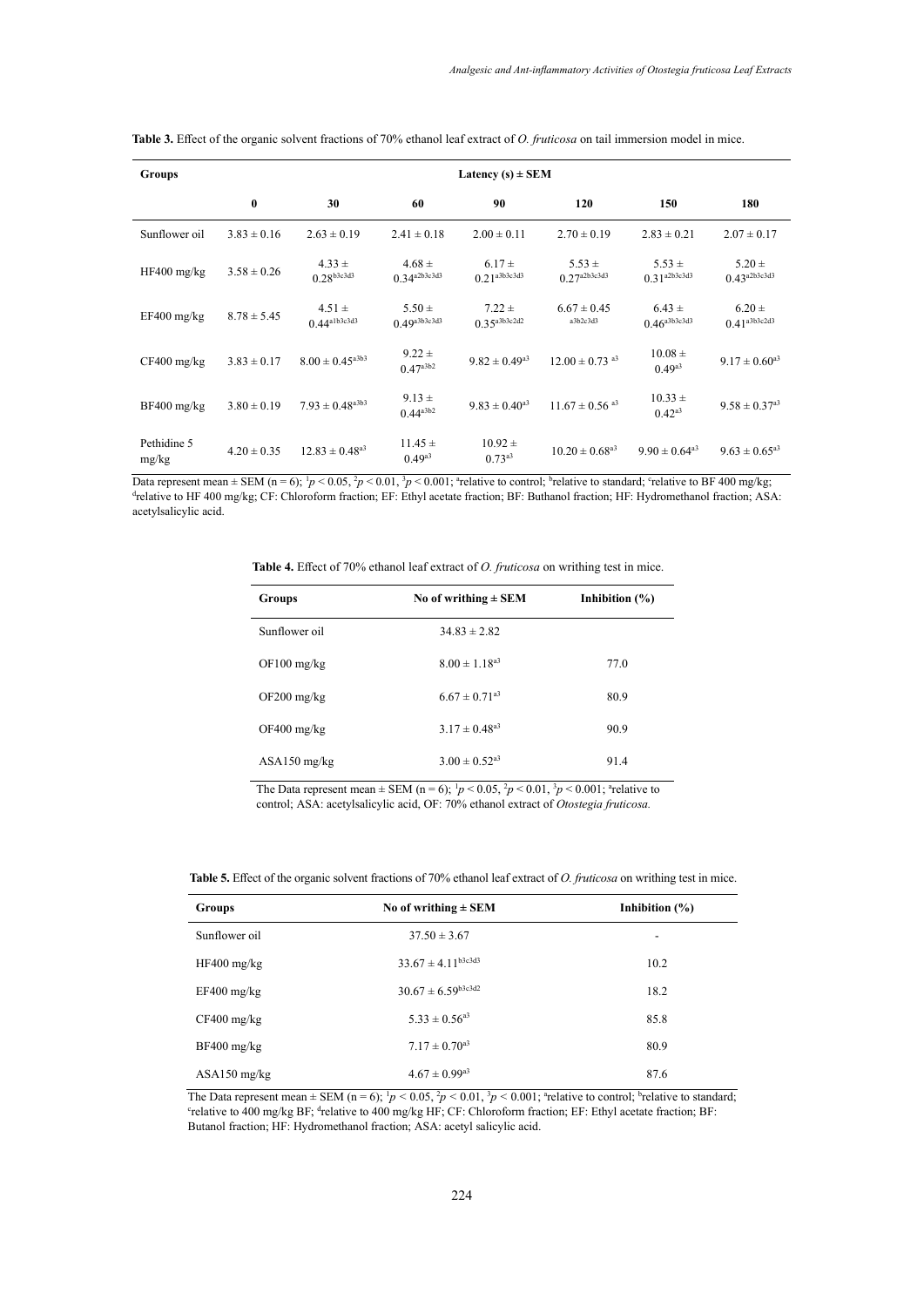| <b>Groups</b>  | Mean paw volume $\pm$ SEM |                   |                   |                                 |                                 |  |  |  |  |
|----------------|---------------------------|-------------------|-------------------|---------------------------------|---------------------------------|--|--|--|--|
|                | 0 <sub>h</sub>            | 1 <sub>h</sub>    | 2 <sub>h</sub>    | 3 h                             | 4 h                             |  |  |  |  |
| Sunflower oil  | $0.137 \pm 0.002$         | $0.178 \pm 0.005$ | $0.171 \pm 0.004$ | $0.167 \pm 0.004$               | $0.160 \pm 0.003$               |  |  |  |  |
| $OF100$ mg/kg  | $0.136 \pm 0.004$         | $0.173 \pm 0.002$ | $0.167 \pm 0.002$ | $0.161 \pm 0.003$               | $0.154 \pm 0.003^{b2}$          |  |  |  |  |
|                |                           | (7.8)             | (10.4)            | (15.4)                          | (24.2)                          |  |  |  |  |
|                | $0.135 \pm 0.004$         | $0.174 \pm 0.005$ | $0.165 \pm 0.005$ | $0.158 \pm 0.004$               | $0.147 \pm 0.003$ <sup>a1</sup> |  |  |  |  |
| $OF200$ mg/kg  |                           | (5.5)             | (11.8)            | (24.5)                          | (50.4)                          |  |  |  |  |
|                | $0.138 \pm 0.003$         | $0.176 \pm 0.004$ | $0.166 \pm 0.004$ | $0.152 \pm 0.003$ <sup>a1</sup> | $0.143 \pm 0.002^{2}$           |  |  |  |  |
| $OF400$ mg/kg  |                           | (3.6)             | (14.9)            | (50.8)                          | (75.7)                          |  |  |  |  |
| $ASA100$ mg/kg |                           | $0.175 \pm 0.002$ | $0.164 \pm 0.002$ | $0.148 \pm 0.001^{a2}$          | $0.138 \pm 0.002^{23}$          |  |  |  |  |
|                | $0.134 \pm 0.002$         | (1.4)             | (12.4)            | (53.8)                          | (80.6)                          |  |  |  |  |

Table 6. Effect of 70% ethanol leaf extract of *O. fruticosa* on carrageenan-induced paw edema model.

The Data represent mean  $\pm$  SEM (n = 6);  ${}^{1}p$  < 0.05,  ${}^{2}p$  < 0.01,  ${}^{3}p$  < 0.001; "relative to control; "relative to standard; ASA is for acetylsalicylic acid; OF: 70% ethanol extract of *Otostegia fruticosa.*

|      |  |  | Table 7. Effect of the organic solvent fractions of 70% ethanol leaf extract of O. fruticosa on carrageenan-induced paw edema test in |  |
|------|--|--|---------------------------------------------------------------------------------------------------------------------------------------|--|
| mice |  |  |                                                                                                                                       |  |

| <b>Groups</b>  | Mean paw volume $\pm$ SEM |                                |                                 |                                               |                                               |  |  |  |  |  |
|----------------|---------------------------|--------------------------------|---------------------------------|-----------------------------------------------|-----------------------------------------------|--|--|--|--|--|
|                | 0 <sub>h</sub>            | 1 h                            | 2 <sub>h</sub>                  | 3 h                                           | 4 h                                           |  |  |  |  |  |
| Sunflower oil  | $0.140 \pm 0.005$         | $0.173 \pm 0.003$              | $0.168 \pm 0.002$               | $0.162 \pm 0.003$                             | $0.156 \pm 0.004$                             |  |  |  |  |  |
| $HF400$ mg/kg  | $0.132 \pm 0.003$         | $0.160 \pm 0.004$<br>$(3.5\%)$ | $0.155 \pm 0.004$<br>$(5.6\%)$  | $0.149 \pm 0.003$<br>$(7.2\%)$                | $0.144 \pm 0.002$<br>$(16.0\%)$               |  |  |  |  |  |
| $EF400$ mg/kg  | $0.133 \pm 0.003$         | $0.162 \pm 0.003$<br>$(1.8\%)$ | $0.157 \pm 0.002$<br>$(2.1\%)$  | $0.151 \pm 0.002$<br>$(8.8\%)$                | $0.144 \pm 0.002$<br>$(23.8\%)$               |  |  |  |  |  |
| $CF400$ mg/kg  | $0.135 \pm 0.003$         | $0.162 \pm 0.003$<br>$(5.1\%)$ | $0.157 \pm 0.003$<br>(12.7%)    | $0.149 \pm 0.003$ <sup>a1</sup><br>$(35.0\%)$ | $0.140 \pm 0.003$ <sup>a1</sup><br>$(67.9\%)$ |  |  |  |  |  |
| $BF400$ mg/kg  | $0.136 \pm 0.003$         | $0.163 \pm 0.004$<br>$(5.3\%)$ | $0.158 \pm 0.004$<br>$(10.6\%)$ | $0.152 \pm 0.003$<br>$(20.6\%)$               | $0.144 \pm 0.003$<br>$(51.8\%)$               |  |  |  |  |  |
| $ASA100$ mg/kg | $0.132 \pm 0.004$         | $0.164 \pm 0.004$<br>$(3.2\%)$ | $0.154 \pm 0.005$<br>$(13.4\%)$ | $0.142 \pm 0.004^{2}$<br>$(52.6\%)$           | $0.134 \pm 0.003^{a3}$<br>$(79.5\%)$          |  |  |  |  |  |

The Data represent mean  $\pm$  SEM (n = 6);  $\frac{1}{p}$  < 0.05,  $\frac{2}{p}$  < 0.01,  $\frac{3}{p}$  < 0.001; arelative to control; CF: Chloroform fraction; EF: Ethyl acetate fraction; BF: Butanol fraction; HF: Hydromethanol fraction; ASA: acetyl salicylic acid.

| Table 8. Percentage inhibition of hyaluronidase enzyme by test extract and indomethacin. |  |  |  |  |  |
|------------------------------------------------------------------------------------------|--|--|--|--|--|
|                                                                                          |  |  |  |  |  |
|                                                                                          |  |  |  |  |  |

| Concentration | Hyaluronidase inhibition% |             |             |             |             |                    |  |  |  |
|---------------|---------------------------|-------------|-------------|-------------|-------------|--------------------|--|--|--|
|               | <b>BISA</b>               | <b>MASA</b> | <b>SATE</b> | <b>SATG</b> | <b>CLPO</b> | <b>INDOMETACIN</b> |  |  |  |
| $10 \mu g$    | 55.17                     | 53.10       | 56.09       | 59.20       | 64.83       | 61.38              |  |  |  |
| $50 \mu g$    | 60.23                     | 57.36       | 59.31       | 70.34       | 68.74       | 77.01              |  |  |  |
| $100 \mu g$   | 74.48                     | 59.89       | 63.56       | 79.20       | 85.75       | 95.52              |  |  |  |

The data represent BISA: Butanol fraction; MASA: Hydromethanol fraction; SATE: Ethyl acetate fraction; SATG: Crude extract; CLPO: Chloroform fraction.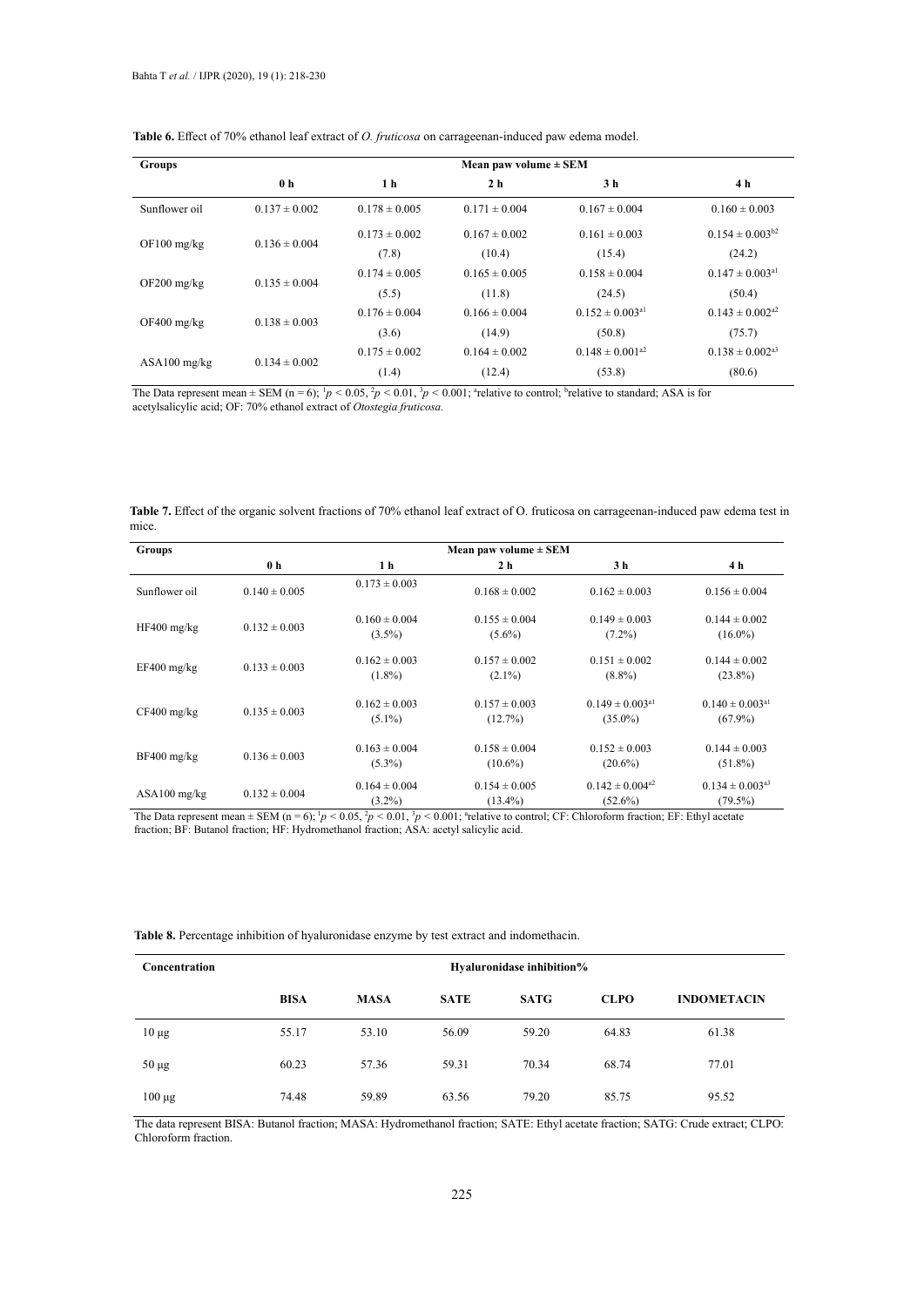51.8%, respectively. The inhibition of the standard was 79.5% (Table 7).

### *In-vitro anti-inflammatory activity*

*Hyaluronidase inhibition activity evaluation*

In the present study, the *in-vitro* antiinflammatory properties of extract and organic solvent fractions of the leaf extract of the plant was evaluated using hyaluronidase enzyme inhibition assay. As can be seen in Table 8, all the fractions, crude extract, and standard drug (Indomethacin) exhibited concentrationdependent hyaluronidase inhibition activities in the concentration range (10-100  $\mu$ g/mL). The crude plant extract and chloroform fraction showed higher activity and the effect of the chloroform fraction was comparable with that of the standard drug, indomethacin.

#### **Discussion**

A more specific model (tail immersion test) based on noxious stimulation of thermonociceptors was employed to investigate the central analgesic potential of the extract against this type of pain (25). In this technique, centrally mediated pain is induced at the supraspinal level and has selectivity for centrally acting analgesics. The increase in the reaction time after administration of drug in the tail immersion model shows analgesic activity (6).

In this method, duration of time for peak activity was longer for the crude extract (150 min), fractions (chloroform and butanol) (120 min) and (Hydromethanol and ethyl acetate) (90 min) than for the standard drug (30 min). This time gap may be due to the longer lasting, sustained and pronounced central analgesic effect of the extract at a dose of 400 mg/kg and for the fractions (chloroform and butanol) during the study period as compared to the standard. This might also be the reason for the time lag between drug entering the central compartment and distribution into the target site or formation of active metabolites that are capable of exerting analgesic activity. Better activity of the extract (400 mg/kg) at 150 and 180 min and the fractions (chloroform and butanol) at 120 and 150 min compared to pethidine, suggests that there may be the presence of other numerous

active principles in combination that contributes to the analgesic activity of the extract in addition to opioid-like components.

A decrease in reaction time was observed for the extract, fractions, and standard after peak was achieved. This may be due to the susceptibility of this method to habituation and learning conditions which result in progressive shortening of response reaction time. The lowest (100 mg/kg) and middle (200 mg/kg) doses of the extract and fractions (Hydromethanol and ethyl acetate) showed slight analgesic activity. This might be ascribed to the inability of the secondary metabolites to reach adequate concentrations which are responsible for the antinociceptive activity.

Therefore, the effect of the plant on the tail immersion model confirmed its central effect. This central analgesic activity of *O. fruticosa* is most likely be mediated by central action (spinally and supraspinally) and indicates a codeine-like mechanism by binding to opioid receptors (26).

The peripheral analgesic activity of the plant was assessed using acetic acid-induced writhling method. It is a well-known technique employed for visceral pain model in rodents. The test is based on the administration of intense chemical stimulus that provokes a nociceptive response of small duration (23). The abdominal constriction accompanied by movements of the hind paws response induced by intraperitoneal injection of acetic acid is a sensitive procedure to establish peripherally acting analgesics. This response is thought to involve local peritoneal receptors. Acetic acid has been found to cause an increase in peritoneal fluid levels of prostaglandins (PGE2 and PGF2), hence causing inflammatory pain by inducing capillary permeability (27).

In the writhing test, unlike the tail immersion test, 100 mg/kg of the extract showed significant analgesic activity. This is because the method is sensitive and reliable to detect anti-nociceptive effects of compounds at lower doses (27). At the middle and higher doses (200 mg/kg and 400 mg/kg) the extract had comparable activity with the standard indicating an increase in the concentration of phytoconstituents that possess analgesic activity with increasing dose. The fractions of *O. fruticosa* also showed a varying degree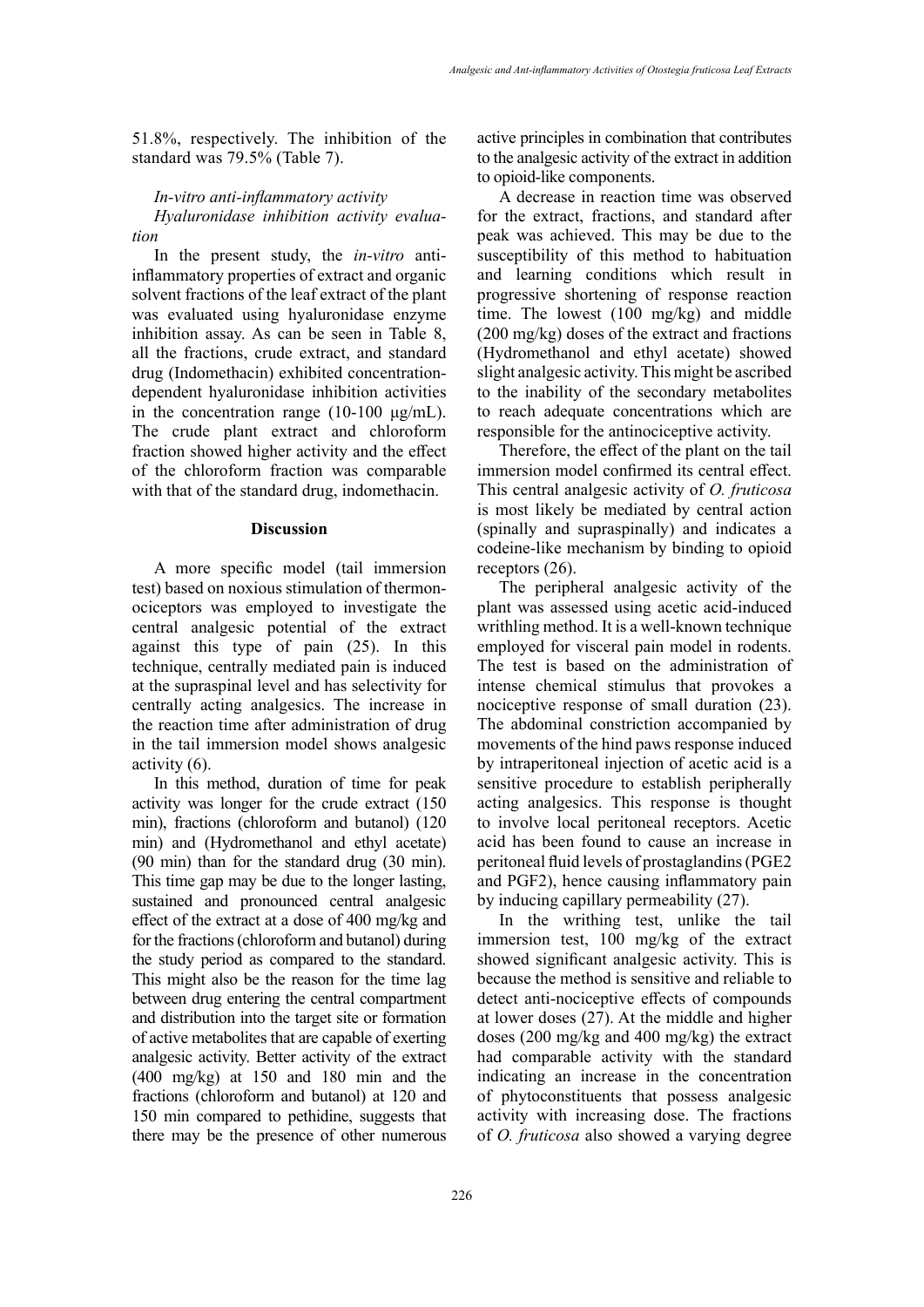of protection in response to intraperitoneal acetic acid administration. The hydromethanol and ethyl acetate fractions did not show significant protections, which might be due to lower concentrations of active secondary metabolites. But the chloroform and butanol fractions showed significant reductions (*p <* 0.001) which was comparable with the standard aspirin.

These findings suggest that this plant has peripheral analgesic activity and its mechanisms of action may be mediated through inhibition of local peritoneal receptors which may be due to the involvement of cyclooxygenase inhibition potential or due to the interference of its active principle(s) with the release of pain mediators (8). Since this method is a non-selective method (28), it is possible that other mechanisms besides PG inhibition could play a role in the analgesic action of the extract. Since the chloroform and butanol fractions showed greater protection of writhing than those of hydromethanol and ethyl acetate fractions, so it can be assumed that secondary metabolites which are nonpolar and/or polar might be responsible for the activity.

From this study, it seems that the analgesic effects produced by the extract may be attributed individually or collectively to the secondary metabolites present in the crude extract. Preliminary phytochemical screening of the 70% ethanol extract of this plant revealed the presence of flavonoids, tannins, phenols, and anthraquinones. These secondary metabolites have been reported to exert analgesic and anti-inflammatory activities. Flavonoids are widely shown to target prostaglandins which are involved in the pain perception through moderating opioidergic mechanism (6, 28 and 29-34). The analgesic activity of this medicinal plant may be due to the interference of its active principles with the release of pain mediators which can be attributed to the above class of natural products.

Carrageenan-induced hind paw edema model was used to evaluate the antiinflammatory activity of the extract. Freund's adjuvant, dextran, cotton pellet granuloma and formalin are other inflammatory models (35). Carrageenan-induced hind paw edema is the standard experimental model of acute

inflammation; it is the phlogistic agent of choice for testing anti-inflammatory drug as it is not known to be antigenic and is devoid of apparent systemic effects. Moreover, the experimental model exhibits a high degree of reproducibility (36). This model is a predictive test for anti-inflammatory agents which act by inhibiting mediators of acute inflammation (29). Carrageenan is a natural carbohydrate derived from a number of seaweeds of the class Rhodophyceae (35). Its induction of inflammation involves three distinct phases of mediators release including histamine and serotonin in the first phase which occurs between 0 and 1.5 h of carrageenan injection, bradykinins in the second phase (1.5-2.5 h) and prostaglandins in the third phase which occurs from 2.5 to 6 h post-carrageenan injection (30).

The crude extract at a dose of 400 mg/ kg and the chloroform fraction showed the highest anti-inflammatory activity, and the lowest inhibitory activity was seen at the lower dose (100 mg/kg) and the hydromethanol fraction. The extract at the three dose levels and all fractions achieved maximum antiinflammatory activity at the  $4<sup>th</sup>$  h indicating that it contains bioactive constituents which are active against the release of prostaglandins. The higher anti-inflammatory activity of the extract at the 400 mg/kg dose level than the lower dose levels and higher anti-inflammatory activity of the chloroform fraction than those of the hydromethanol and ethyl acetate fractions was observed.

During the early phase of postcarrageenan injection, the crude extract and all fractions were less effective in inhibiting the carrageenan-induced edema. This can be described that the anti-inflammatory activity is less likely to be due to inhibition of histamine and serotonin release (28).

Flavonoids are known to target prostaglandins which are involved in the late phase of acute inflammation and pain perception and tannins act as primary antioxidants or free radical scavengers (29- 35). Polyphenols are also a major group of compounds that act as primary antioxidants or free radical scavengers. They exert their antiinflammatory properties through inhibition of the production of inflammatory cytokines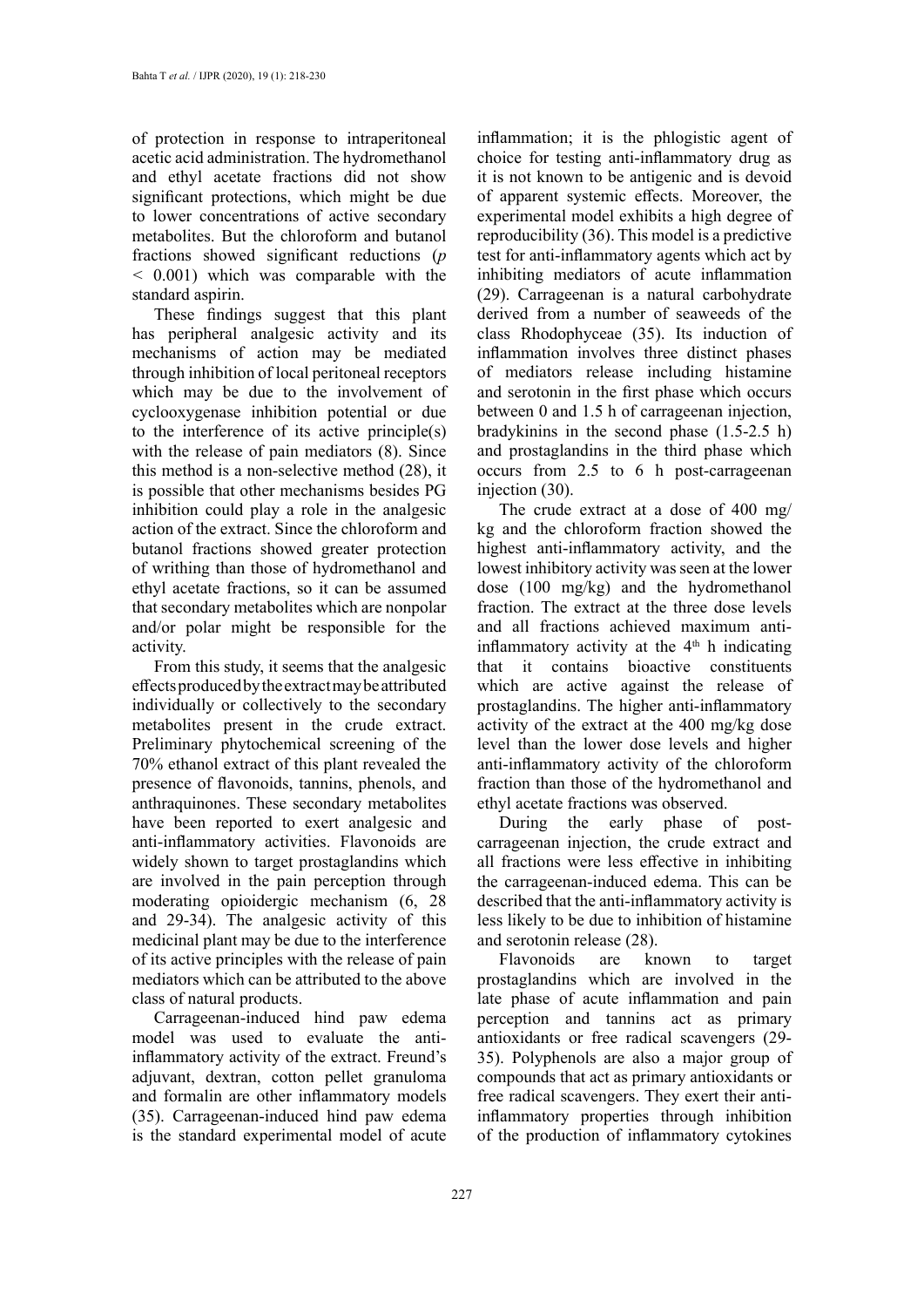and chemokines and suppressing the activity of cyclooxygenase (COX) and inducible nitric oxide synthase (iNOS) thus decreasing the production of ROS and RNS and then act as primary antioxidants or free radical scavengers (27, 36). Triterpenoids inhibit the production of prostaglandins and also suppresses the function of macrophages and neutrophils (35). These constituents could also be responsible for the anti-inflammatory potential of the studied plant. Therefore, the anti-inflammatory action of the crude extract and fractions of *O. fruticosa* observed in carrageenan-induced paw edema model could possibly be due to the presence of flavonoids, tannins, polyphenols, and terpenoids acting either individually or synergistically.

Hyaluronan (also called hyaluronic acid or hyaluronate or HA) is a lipopolysaccharide, which has important biological functions in bacteria and higher animals including humans. It is naturally synthesized by hyaluronan synthases and degraded by a family of enzymes called hyaluronidases (37, 38). Hyaluronidase hydrolyzes HA in the extracellular matrix during tissue remodelling, and up-regulation of hyaluronidase activity occurs in chronic inflammatory conditions (39). Hyaluronidase inhibitors are recommended to have a beneficial role in the prevention and treatment of inflammatory disorders (40). Therefore, the hyaluronidase enzyme inhibition activity had shown by the crude and organic solvent fractions of *O. fruticosa*: could partially contribute to the traditional use against inflammatory related disorders.

### **Conclusion**

The present study attempted to evaluate the analgesic and anti-inflammatory activity of the leaf extract of *O. fruticosa* (Forssk.). The ability of the extract to prolong the reaction latency to thermally induced pain, inhibiting the acetic acid-induced writhling, carrageenaninduced inflammation, and hyaluronidase inhibition activity confirms the analgesic and anti-inflammatory activities of the extract. The analgesic and anti-inflammatory effects of the plant could be through inhibition of the cell mediators such as prostaglandins and also central and other peripheral inhibitory

mechanisms. Therefore, the results from this study support the traditional use of this plant in relieving pain and inflammatory conditions.

### **Acknowledgement**

The authors are grateful to Mekelle University for funding this research and The Department of Pharmacology, School of Pharmacy, Mekelle University for providing laboratory facility and animals for the study.

#### **References**

- (1) Sadeghi Z, Akaberi M and Valizadeh J. *Otostegia persica* (Lamiaceae): A review on its ethnopharmacology, phytochemistry and pharmacology. *Avicenna J. Phytomed.* (2014) 4: 79-88.
- (2) Kidane D, Tomass Z and Dejene T. Community knowledge of traditional mosquito repellent plants in Kolla Temben District, Tigray, Northern Ethiopia. *Sci. Res. Essays* (2013) 8: 1139-44.
- (3) Getaneh S and Girma Z. An ethnobotanical study of medicinal plants in Debre Libanos Wereda, Central Ethiopia. *African J. Plant Sci.* (2014) 8: 366-79.
- (4) Merskey H and Bogduk, N. Part III: Pain Terms: A Current List with Definitions and Notes on Usage. In: *Classification of Chronic Pain.* 2nd ed. IASP Task Force on Taxonomy, IASP Press, Seattle (1994) 209- 14.
- (5) Goldberg S and Mc Gee J. Pain as a global public health priority. *BMC Public Health* (2011) 11: 1-5.
- (6) Suralkar A, Rodge K, Kamble D and Maske S. Evaluation of anti-inflammatory and analgesic activities of *Tamarindus indica* seeds. *Int. J. Pharm. Sci. Drug Res*. (2012) 4: 213-7.
- (7) He Y, Yue Y, Zheng X, [Zhang K](https://www.ncbi.nlm.nih.gov/pubmed/?term=Zhang%20K%5BAuthor%5D&cauthor=true&cauthor_uid=26007179), [Chen S](https://www.ncbi.nlm.nih.gov/pubmed/?term=Chen%20S%5BAuthor%5D&cauthor=true&cauthor_uid=26007179) and [Du Z.](https://www.ncbi.nlm.nih.gov/pubmed/?term=Du%20Z%5BAuthor%5D&cauthor=true&cauthor_uid=26007179) Curcumin, inflammation, and chronic diseases: How are they linked? *Molecules* (2015) 20: 9183-213.
- (8) Safari V, Kamau J, Nthiga P, Ngugi MP, Orinda G and Njagi EM. Antipyretic, anti-inflammatory and analgesic activities of aqueous leaf extract of *Aloe volkensii* in albino mice. *Med. Aromat. Plants* (2016)  $5:1-7$
- (9) Howland RD, Mycek MJ, Harvey RA and Champe PC. (eds.) *Lippincott's Illustration Review: Pharmacology*. 3rd ed. Lippincott Williams and Wilkins Publishers, London (2006) 157–68.
- (10) Ahmad F, Khan R and Rasheed S. Study of analgesic and anti-inflammatory activity from plant extracts of *Lactucascariola* and *Artemisia absinthium*. *Med. J. Islamic World Acad. Sci.*  (1992) 5: 111-4.
- (11) [Yuan](https://www.ncbi.nlm.nih.gov/pubmed/?term=Yuan%20H%5BAuthor%5D&cauthor=true&cauthor_uid=27136524) H, Ma [Q,](https://www.ncbi.nlm.nih.gov/pubmed/?term=Ma%20Q%5BAuthor%5D&cauthor=true&cauthor_uid=27136524) Ye [Li](https://www.ncbi.nlm.nih.gov/pubmed/?term=Ye%20L%5BAuthor%5D&cauthor=true&cauthor_uid=27136524) and [Piao](https://www.ncbi.nlm.nih.gov/pubmed/?term=Piao%20G%5BAuthor%5D&cauthor=true&cauthor_uid=27136524) G. The traditional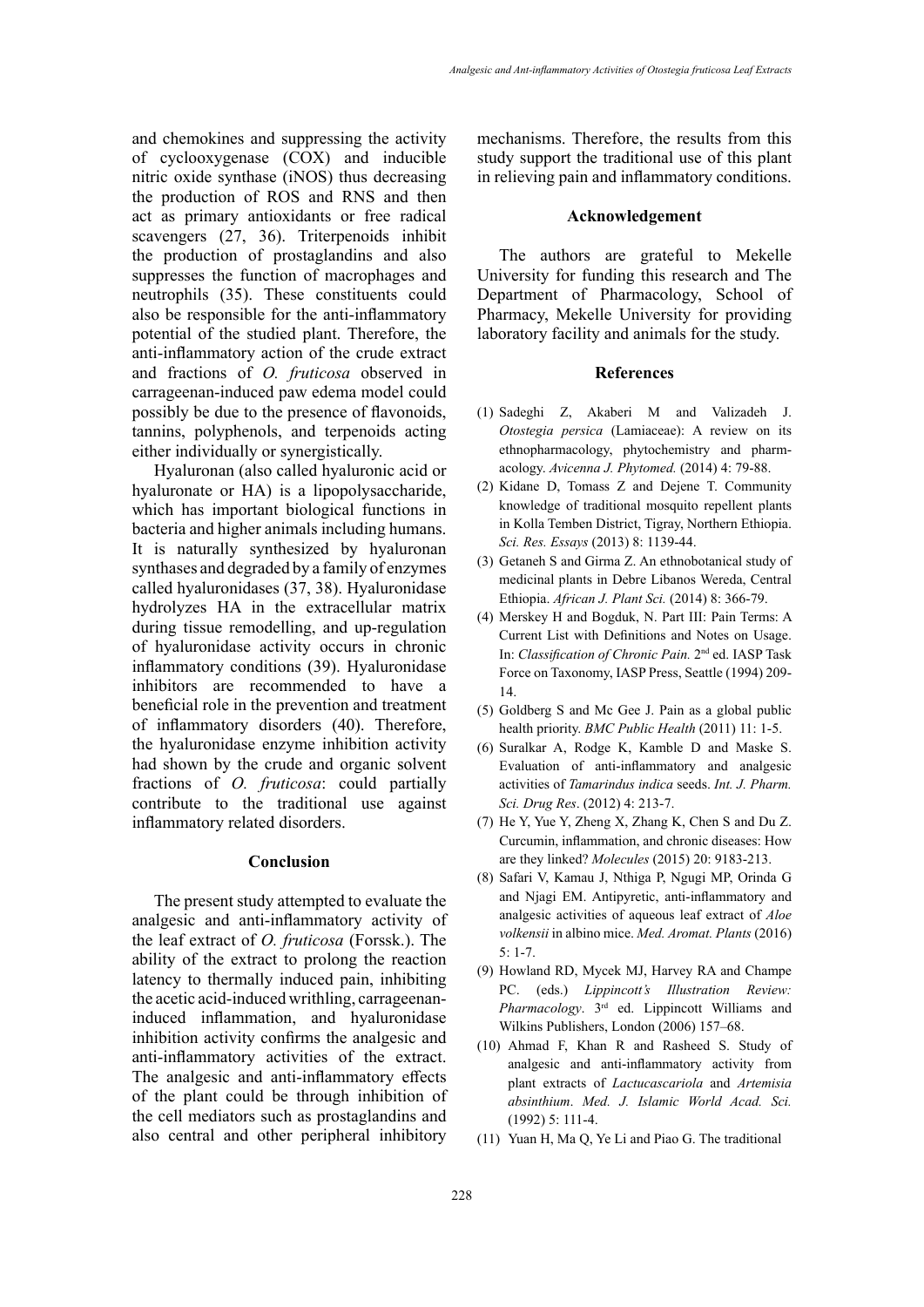medicine and modern medicine from natural products. *[Molecules](https://www.ncbi.nlm.nih.gov/pmc/articles/PMC6273146/)* (2016) 21: 559.

- (12) Elisabetsky E, Amador TA, Albuquerque RR, [Nunes DS](https://www.ncbi.nlm.nih.gov/pubmed/?term=Nunes%20DS%5BAuthor%5D&cauthor=true&cauthor_uid=8583797) and [Carvalho Ado C.](https://www.ncbi.nlm.nih.gov/pubmed/?term=Carvalho%20Ado%20C%5BAuthor%5D&cauthor=true&cauthor_uid=8583797) Analgesic activity of *Psychotria colorata* (Willd. ex R. & S.) Muell. Arg. alkaloids. *J. Ethnopharmacol.* (1995) 48: 77-83.
- (13) Pandima K, Sreepriya M, Devaki T and [Balakrishna](https://www.ncbi.nlm.nih.gov/pubmed/?term=Balakrishna%20K%5BAuthor%5D&cauthor=true&cauthor_uid=12873614)  [K](https://www.ncbi.nlm.nih.gov/pubmed/?term=Balakrishna%20K%5BAuthor%5D&cauthor=true&cauthor_uid=12873614). Antinociceptive and hypnotic effects of *Premna tomentosa* L. (Verbenaceae) in experimental animals. *Pharmacol. Biochem. Behav.* (2003) 75: 261-4.
- (14) Institute for Laboratory Animal Research (ILAR). Guide for the care and use of laboratory animals. Washington DC, USA: National Academy Press (1996).
- (15) OECD. Guidelines for testing of chemicals: guideline 425: acute oral toxicity. Paris, France. The organization of economic co-operation and development (2008).
- (16) Chaity R, Khatun M and Rahman S. *In-vitro* membrane stabilizing, thrombolytic and antioxidant potentials of *Drynariaquercifolia* L, a remedial plant of the Garo tribal people of Bangladesh. *BMC Complement. Altern. Med.* (2016) 16: 1-9.
- (17) Susan A, Michael L, Michael A, [Herrlinger](https://www.ncbi.nlm.nih.gov/pubmed/?term=Herrlinger%20KA%5BAuthor%5D&cauthor=true&cauthor_uid=27527000)  [KA,](https://www.ncbi.nlm.nih.gov/pubmed/?term=Herrlinger%20KA%5BAuthor%5D&cauthor=true&cauthor_uid=27527000) [Lewis BJ](https://www.ncbi.nlm.nih.gov/pubmed/?term=Lewis%20BJ%5BAuthor%5D&cauthor=true&cauthor_uid=27527000), [Feng S](https://www.ncbi.nlm.nih.gov/pubmed/?term=Feng%20S%5BAuthor%5D&cauthor=true&cauthor_uid=27527000), [Welleford A,](https://www.ncbi.nlm.nih.gov/pubmed/?term=Welleford%20A%5BAuthor%5D&cauthor=true&cauthor_uid=27527000) [Butterfield](https://www.ncbi.nlm.nih.gov/pubmed/?term=Butterfield%20DA%5BAuthor%5D&cauthor=true&cauthor_uid=27527000)  [DA](https://www.ncbi.nlm.nih.gov/pubmed/?term=Butterfield%20DA%5BAuthor%5D&cauthor=true&cauthor_uid=27527000) and [Morley JE](https://www.ncbi.nlm.nih.gov/pubmed/?term=Morley%20JE%5BAuthor%5D&cauthor=true&cauthor_uid=27527000). Effect of botanical extracts containing carnosic acid or rosmarinic acid on learning and memory in SAMP8 mice. *Physiol. Behav.* (2016) 165: 328–38.
- (18) Khan S, Mehmood MH, Ali A, [Ahmed FS,](https://www.ncbi.nlm.nih.gov/pubmed/?term=Ahmed%20FS%5BAuthor%5D&cauthor=true&cauthor_uid=21501676) [Dar](https://www.ncbi.nlm.nih.gov/pubmed/?term=Dar%20A%5BAuthor%5D&cauthor=true&cauthor_uid=21501676)  [A](https://www.ncbi.nlm.nih.gov/pubmed/?term=Dar%20A%5BAuthor%5D&cauthor=true&cauthor_uid=21501676) and [Gilani AH](https://www.ncbi.nlm.nih.gov/pubmed/?term=Gilani%20AH%5BAuthor%5D&cauthor=true&cauthor_uid=21501676). Studies on anti-inflammatory and analgesic activities of betel nut in rodents. *J. Ethnopharmacol.* (2011) 135: 654-61.
- (19) Owoyele B, Olaleye S and Elegbe R. Antiinflammatory and analgesic activities of leaf extracts of *Landolphia owariensis*. *African J. Biomed. Res.* (2001) 4: 131–3.
- (20) Gomathi P, Alemayehu Y, Workagegnehu T, Biruk S, Mebrahtom G, Gereziher G and Aman K. Evaluation of *in-vivo* central analgesic activity and preliminary phytochemical screening of methanolic extract of *Terminalia brownii* leaves. *Int. J. Pharm. Biol. Sci.* (2015) 5: 49-53.
- (21) Ahmad F, Khan R and Rashid S. Pharmacological evaluation of medicinal plants for their analgesic activity in mice. *Med. J. Islamic Republic Iran*  (1996) 10: 149-52.
- (22) Sharma R and Sharma M. Anti-inflammatory and anti-nociceptive effects of the different fractions of ethanolic extracts of *Premna integrifolia* Linn. *World J. Pharm. Pharm. Sci.* (2015) 5: 478-90.
- (23) Ahmed S, Naved A, Khan R and [Shahida S.](https://www.scirp.org/journal/articles.aspx?searchCode=Shahida++Siddiqui&searchField=authors&page=1) Analgesic

activities of methanol extract of *Terminalia chebula* fruit. *J. Pharm. Pharmacol.* (2015) 6: 547-53.

- (24) Olukunle J, Adenubi O and Oladele G. Studies on the anti-inflammatory and analgesic properties of *Jatropha curcas* leaf extract. *Acta Vet. Brno.* (2011) 80: 259–62.
- (25) Oyekunle A, Okojie K and Udoh S. Analgesic and anti-inflammatory effects of an extract of *Fadogia agrestis* in Rats. (2010) 42: 147-52.
- (26) Reddy S, Kumar S and Kumar V. Anti-inflammatory and analgesic activities of *Amorphophallus bulbifer Neurophysiol.* (Roxb) kunth whole plant. *Trop. J. Pharm. Res.* (2012) 11: 971-6.
- (27) Adedapo A, Adewuyi T and Sofidiya M. Phytochemistry, anti-inflammatory and analgesic activities of the aqueous leaf extract of *Lagenaria breviflora* (Cucurbitaceae) in laboratory animals. *Int. J. Trop. Biol.* (2012) 61: 281-90.
- (28) Raji Y, Udoh U, Oluwadara O, Stephen A, Awobajo F and Adeshoga K. Anti-inflammatory and analgesic properties of the rhizome extract of *Zingiber officinale*. *African J. Biomed. Res.* (2002) 5: 121–4.
- (29) Panda B, Gaur K, Kori M, Tyagi L, Nema K, Sharma C and Anita J. Anti-inflammatory and analgesic activity of *Jatropha gossypifolia* in experimental animal models. *Global J. Pharmacol.* (2009) 3: 1-5.
- (30) Paul A, Ngozi N, Ime E and Obot J. Analgesic and anti-inflammatory activities of an ethanol extract of *Smilax krausiana* Leaf in Mice. *African J. Biomed. Res.* (2010) 13: 141-8.
- (31) Das S, Bhadra S, Roy S, Saha SK, Md Saiful Islam and Bachar SC. Analgesic and anti-inflammatory activities of ethanolic root extract of *Swertia chirata* (Gentianaceae). *Jordan J. Biol. Sci.* (2012) 5: 31–6.
- (32) Onasanwo S, Fabiyi T, Oluwole F and [Olaleye S.](https://www.ncbi.nlm.nih.gov/pubmed/?term=Olaleye%20SB%5BAuthor%5D&cauthor=true&cauthor_uid=23235310) Analgesic and anti-inflammatory properties of the leaf extracts of *Anacardium occidentalis* in the laboratory rodents. *Nigerian J. Physiol. Sci.* (2012) 27: 65–71.
- (33) Gupta M, Banerjee D and Mukherjee A. Evaluation of analgesic, antipyretic and anti-inflammatory effects of methanol extract of traditional herbal medicine using rodents. *J. Pharmacog. Phytother.* (2013) 5: 106-13.
- (34) Shaheedha SM and Reddy KB. Comparative studies on analgesic potentials of *Premna latifolia* roxb and *Premna tomentosa* willd using different models. *Int. J. Phytopharmacol.* (2014) 5: 478-82.
- (35) Mbiri J, Kasili S, Patrick K, Mbinda W and Piero N. Anti-inflammatory properties of methanolic bark extracts of *Terminalia brownii* in wistar albino